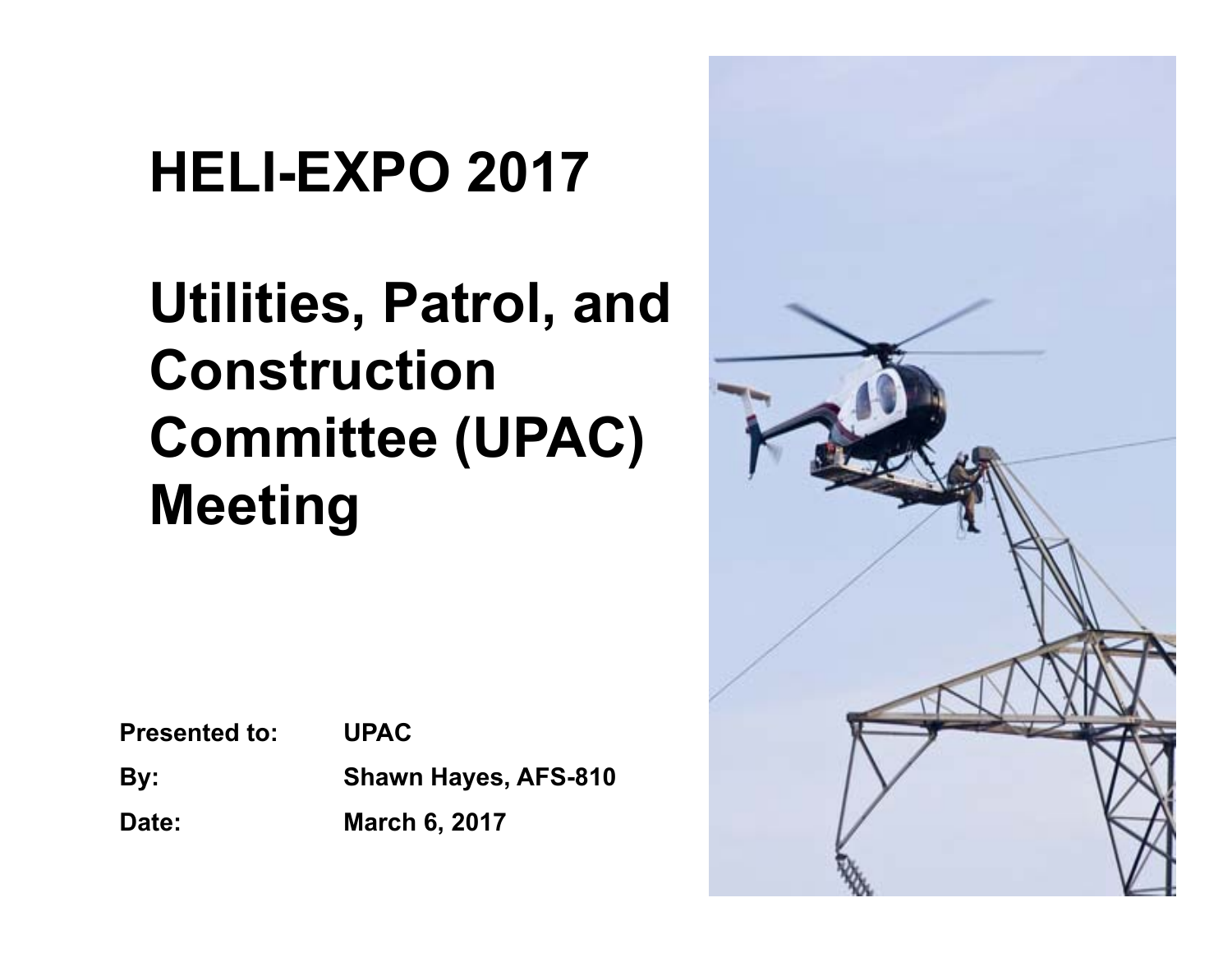#### **Topics of discussion include:**

- Accident Data
- • Restricted Category Helicopter **Operations**







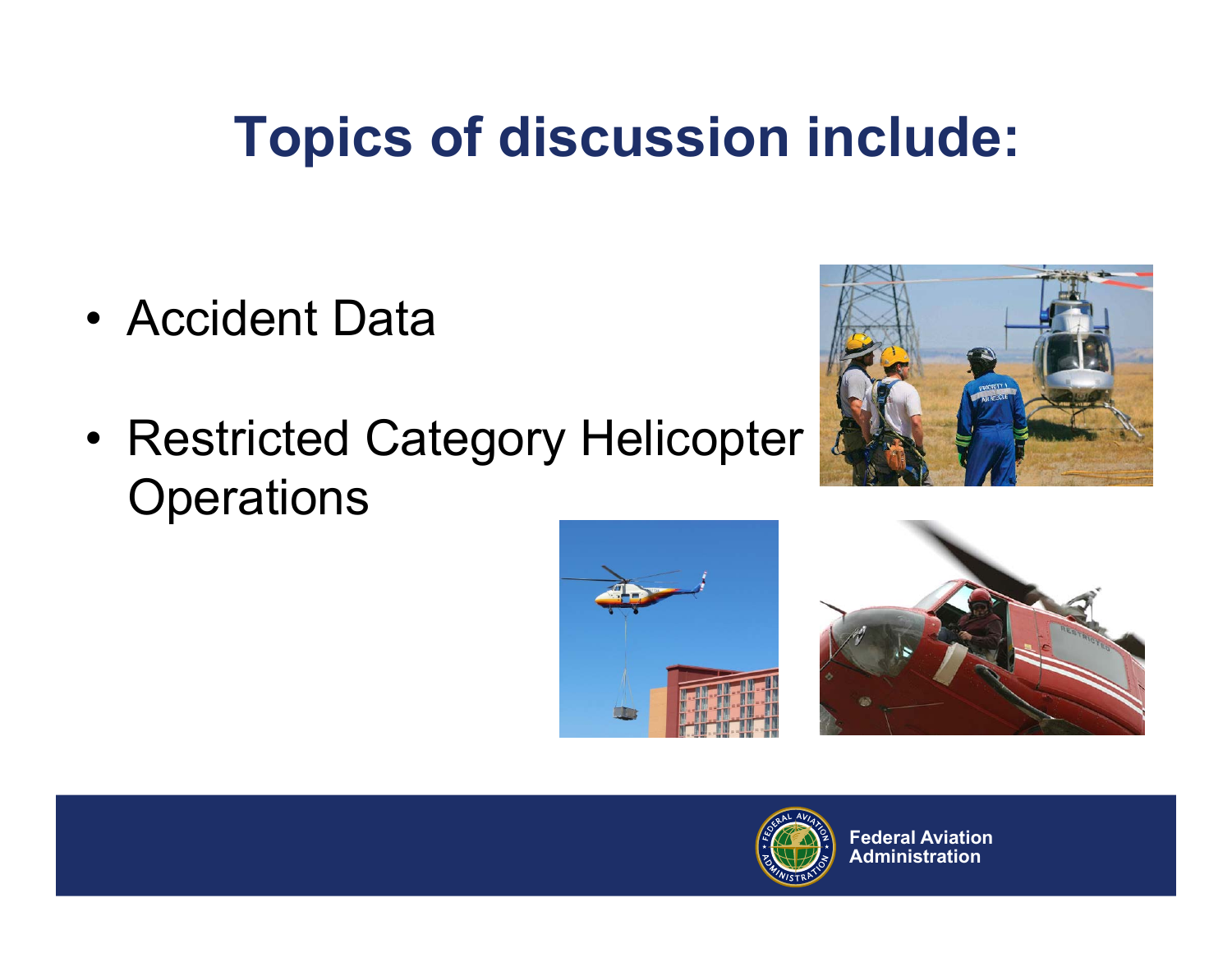#### **U.S. Helicopter Fatal Accident Rates**



**\*2011 flight hours from FAA's Aerospace Forecast. No FAA GA Survey published in 2011.**

**\*2015 flight hours from FAA's Aerospace Forecast. FAA GA Survey with more accurate flight hours expected in December 2016.**

**FY-11 rotorcraft flight hours and the projected hours for FY-16 and FY-17 were based on the FAA's FY2016-2036 forecast.**

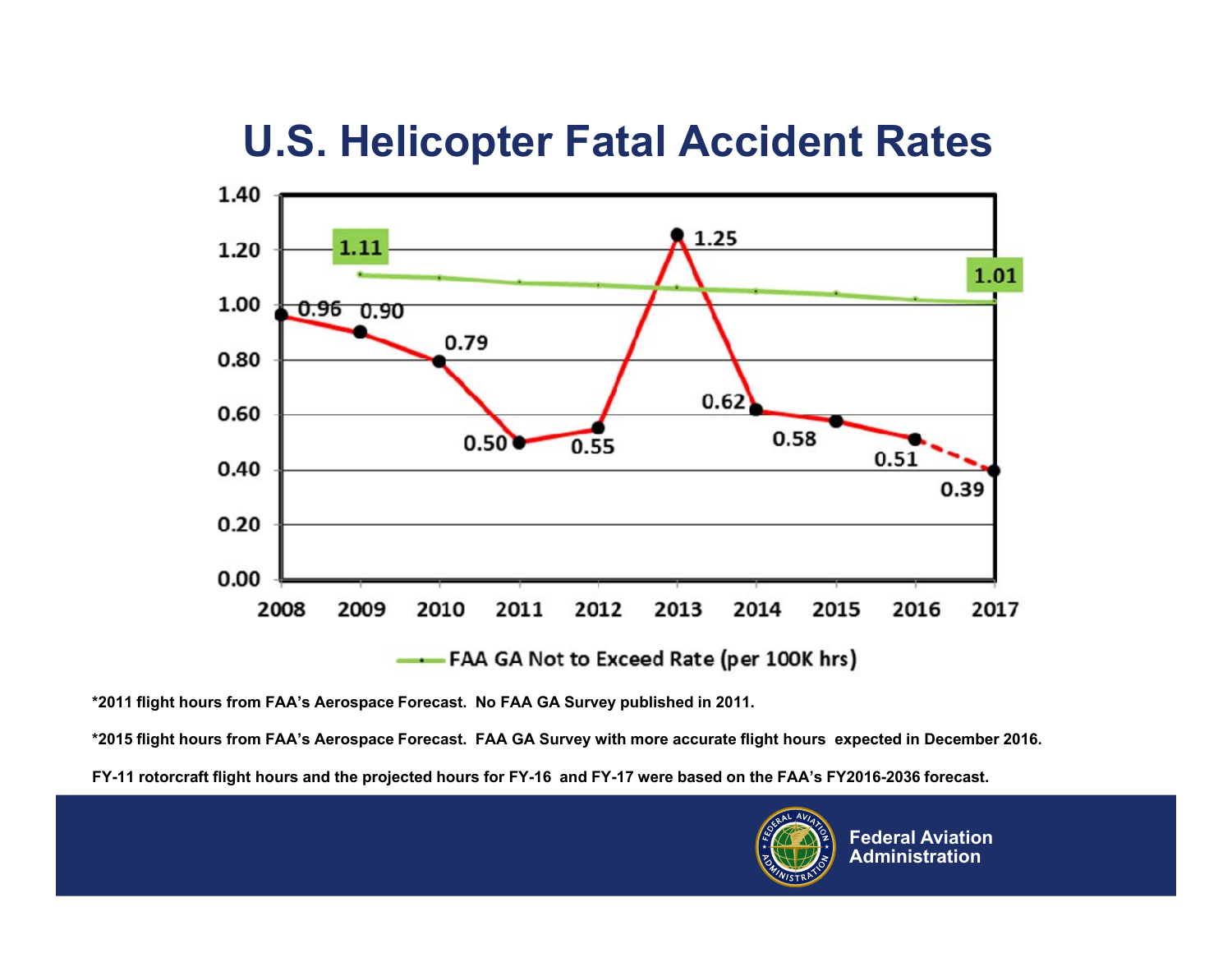# **USHST Update**

- **2016 Heli-Expo USHST Commitment Renewal**
- **Vision:** A U.S. registered helicopter community with zero accidents.
- **Interim Goal:** 20% reduction in the U.S. helicopter fatal accident rate by 2020.
- **Concentrate on fatal accidents**

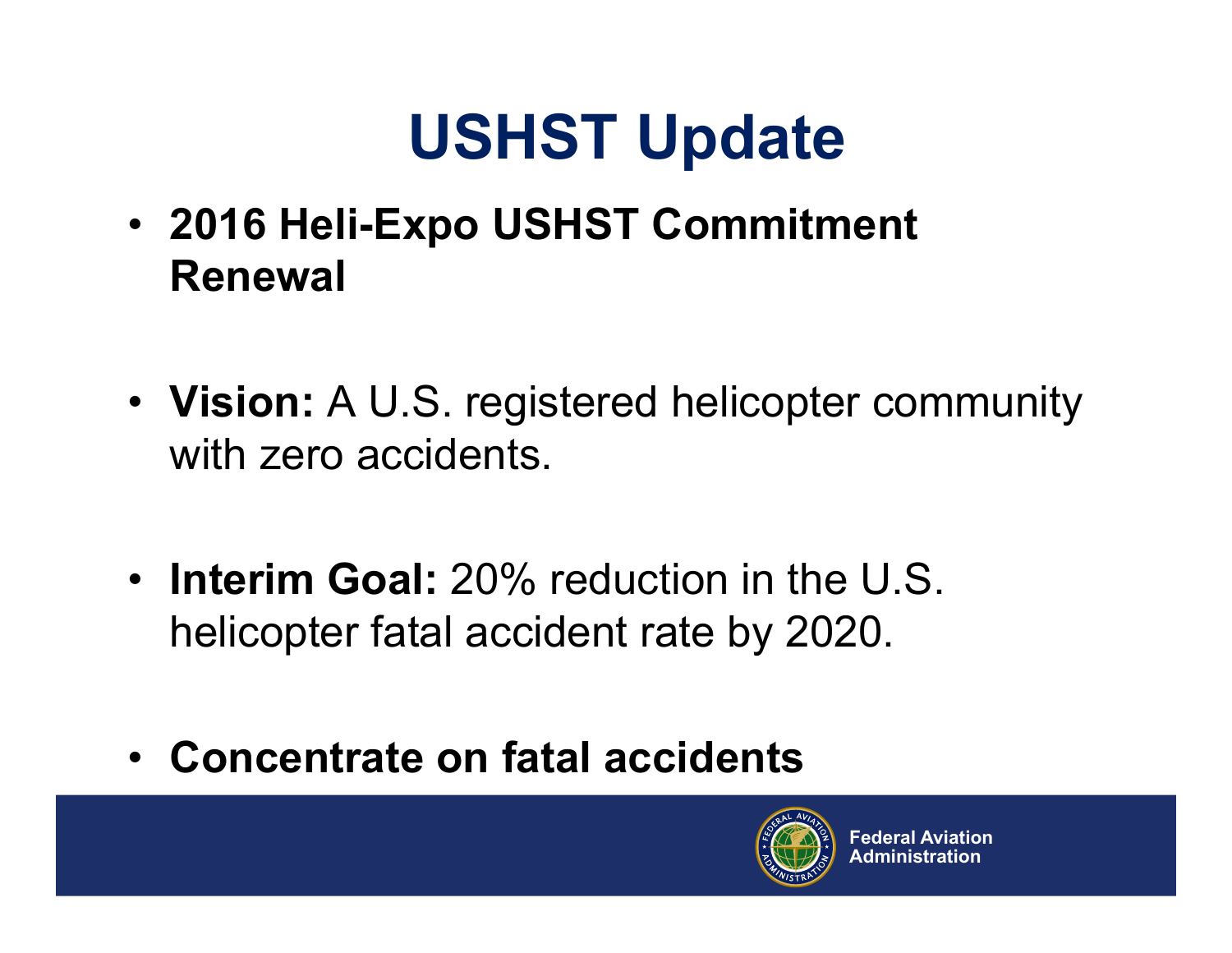# **How To Accomplish**

- **CAST/GAJSC Process**
- **CAST/ICAO Common Taxonomy Team (CICTT)**
- **"Priority" Occurrence Categories**
- **104 fatal accidents evaluated between CY 2009 - 2013**



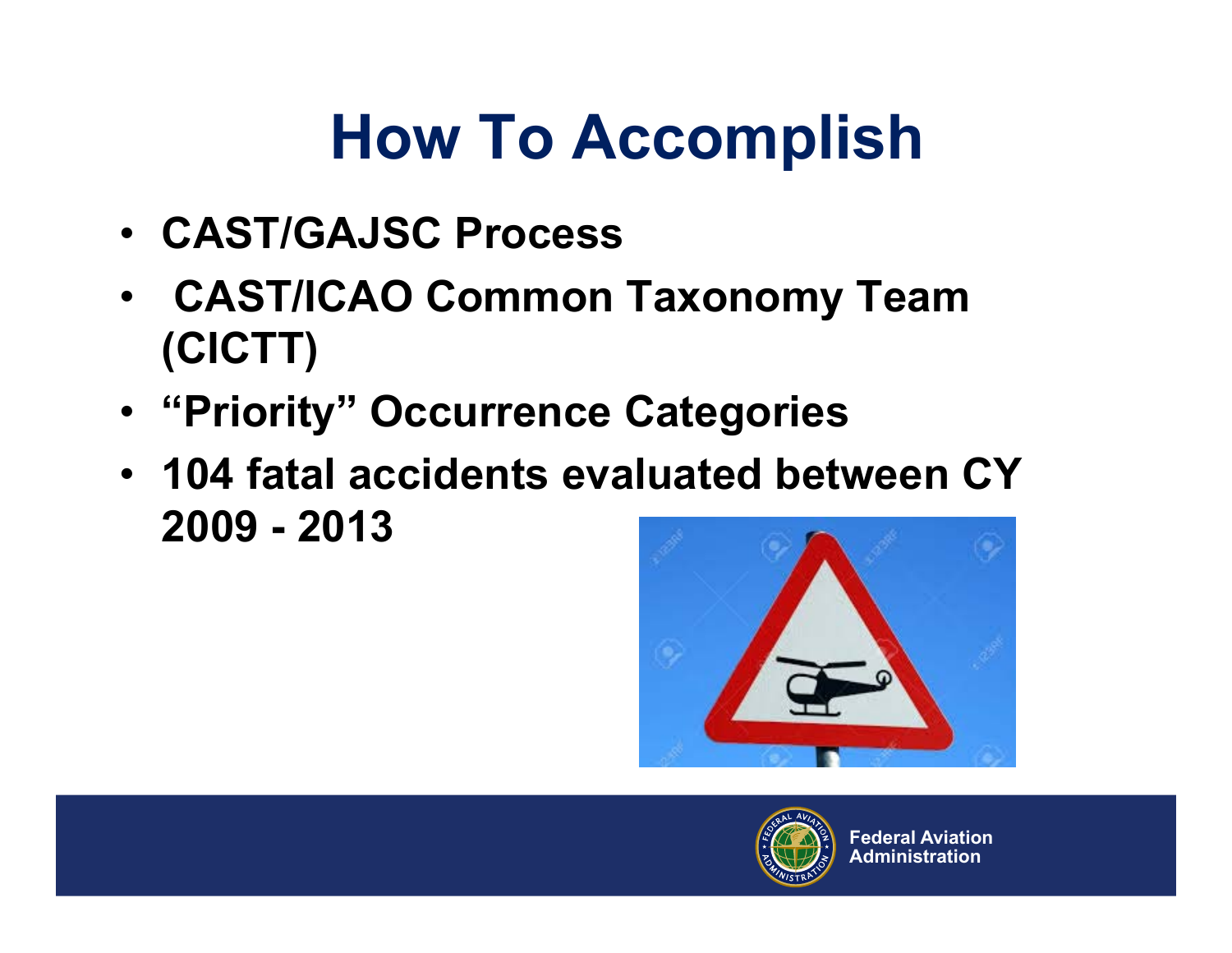# **Accident Evaluation**

#### $\bullet$ **Priority Occurrence Categories**



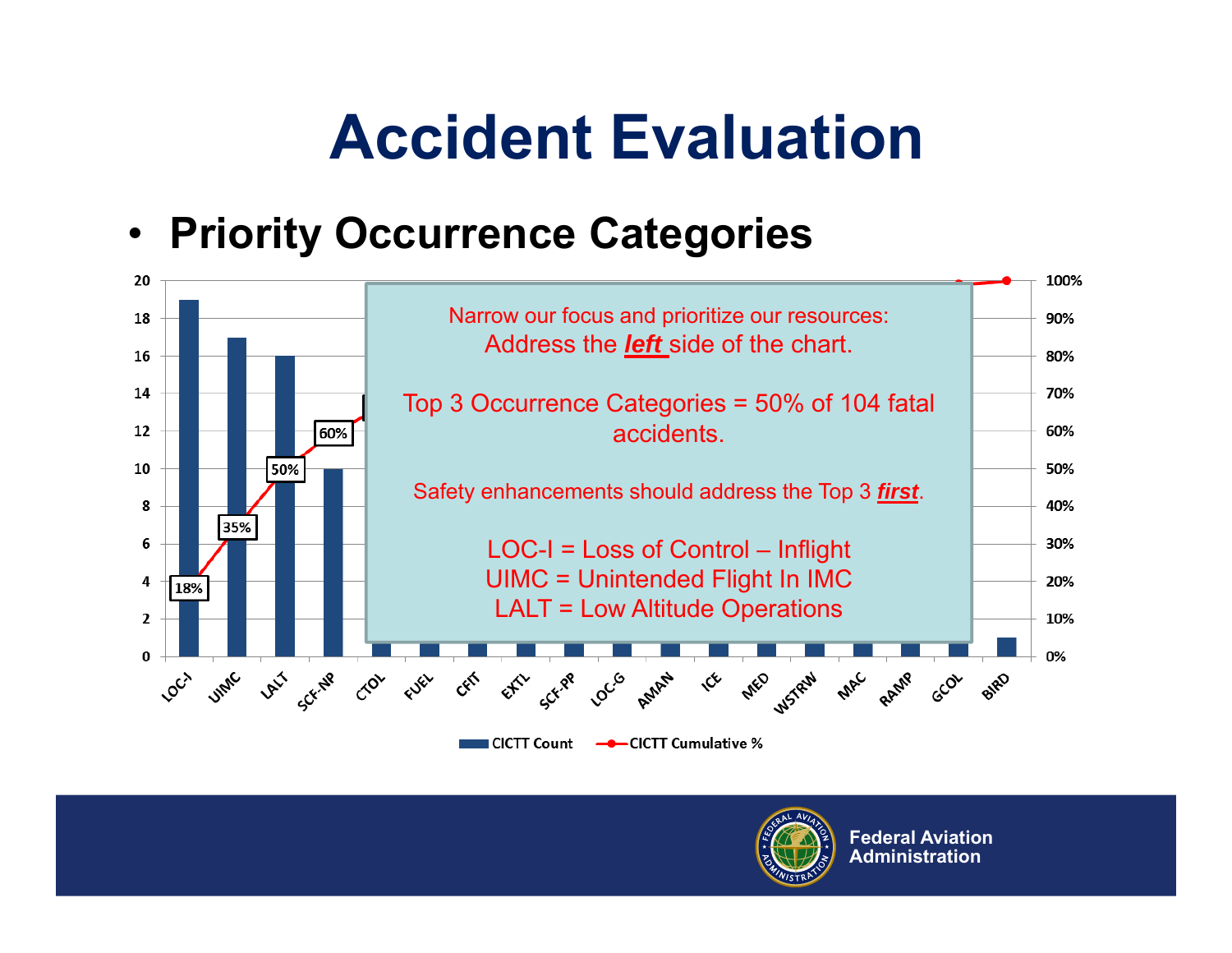# **Accident Evaluation**

 $\bullet$ **Fatal Accidents by Industry**



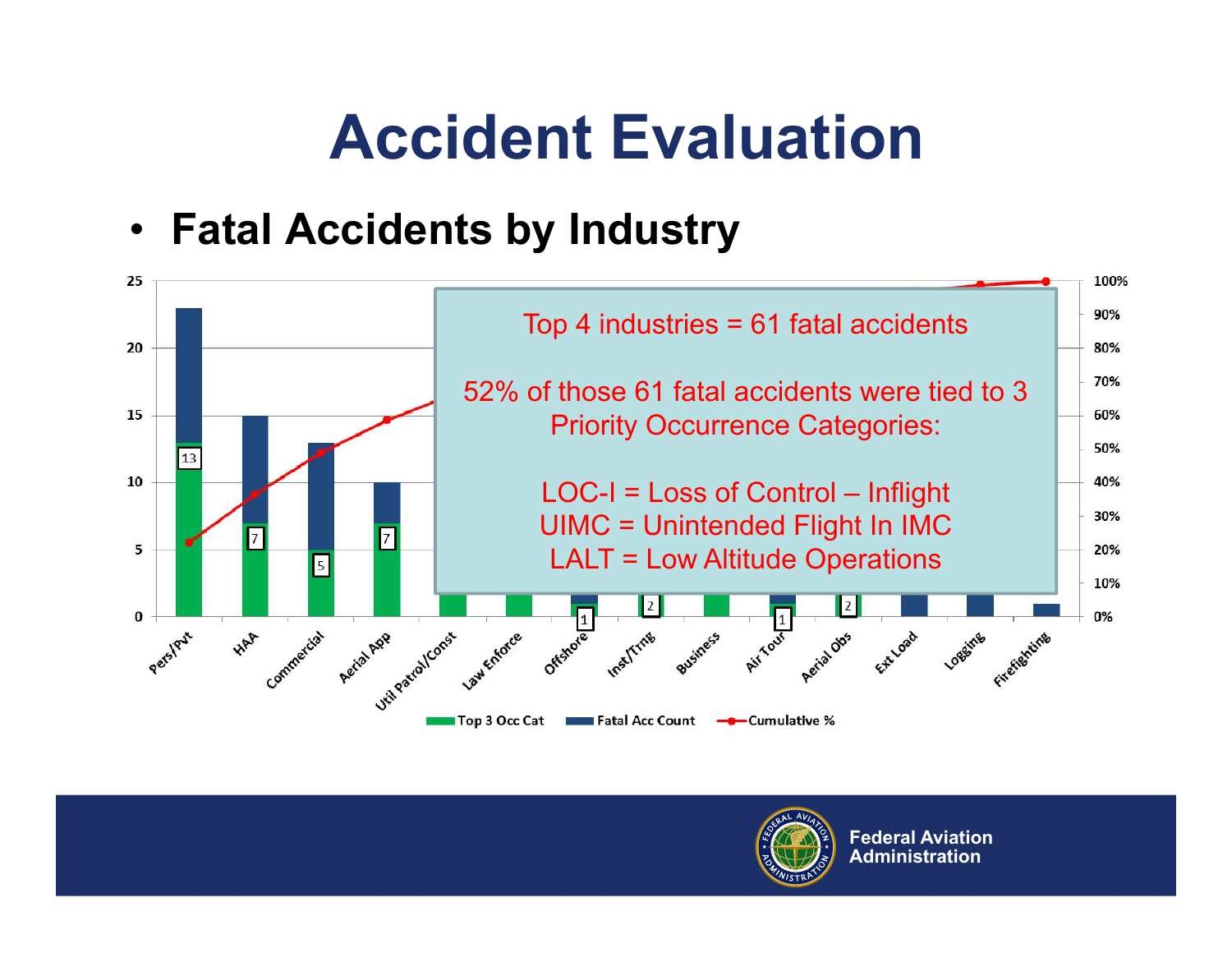# **Status**

- **LOC-I evaluation completed in January**
- **UIMC evaluation completed in February**
- **LALT evaluation to be completed in March**
- **Development of Safety Enhancements begins when LALT completed.**

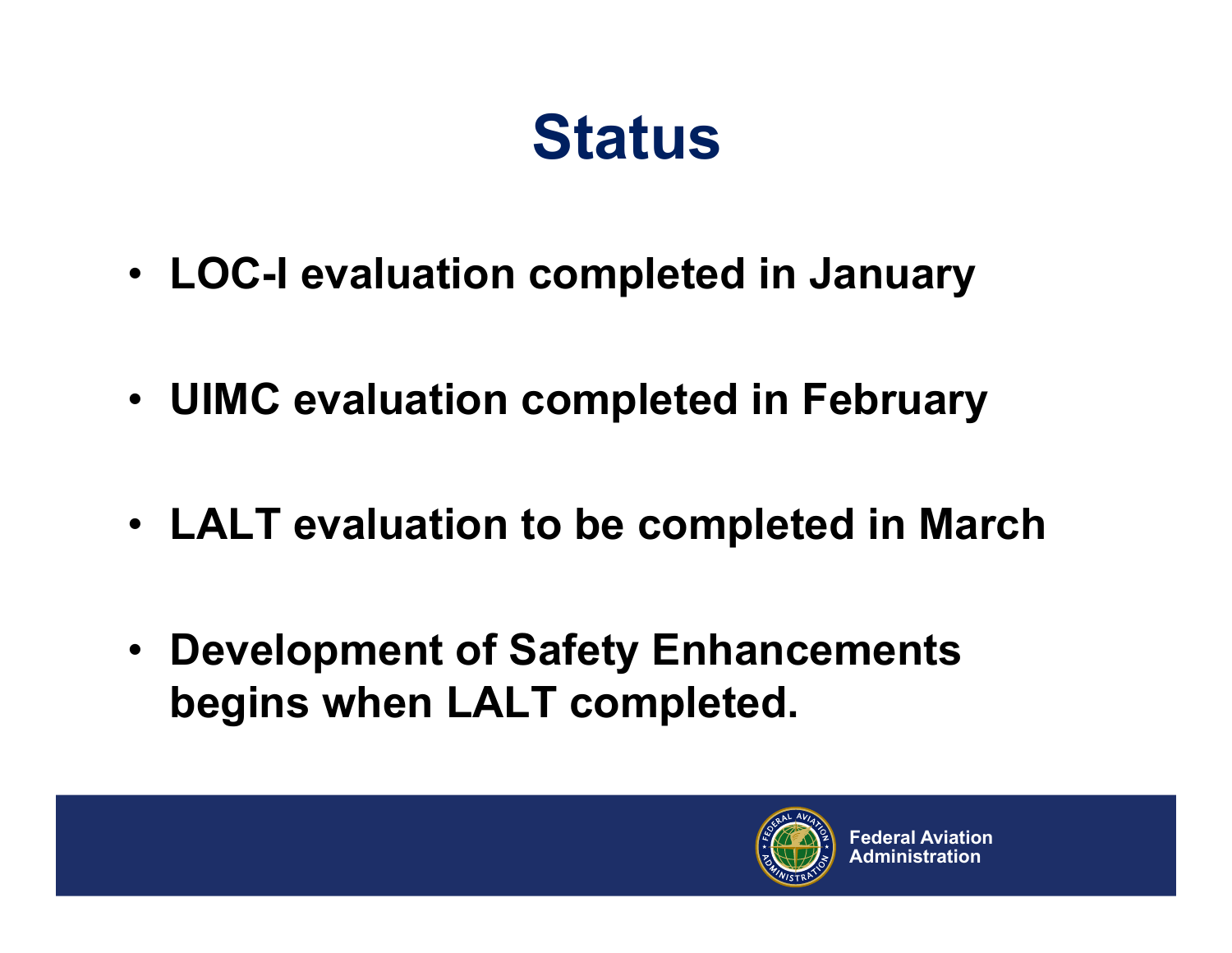# **Implementation**

- $\bullet$  **Implement SEs concentrating on the 4 identified industries**
- **New USHST Outreach Team**
- **Use expertise of current teams:**
	- SMS
	- Training
	- Systems and Equipment
	- Human Factors
	- Infrastructure
	- Maintenance



–Flight Data Monitoring & Technology

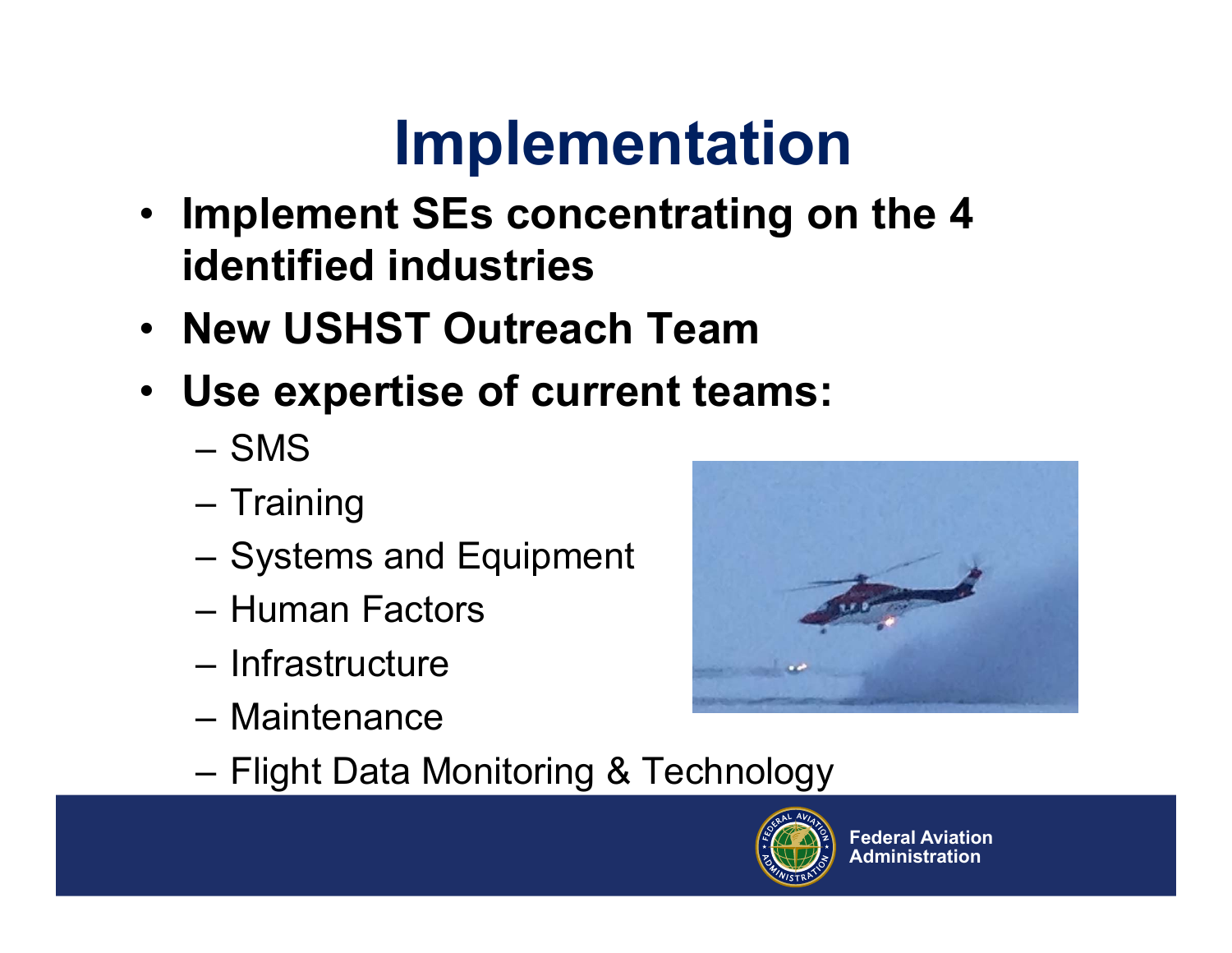#### **Restricted Category Operations**

**Presented to: UPAC** 

**By: Shawn Hayes, AFS-810**

**Date: March 6, 2017**

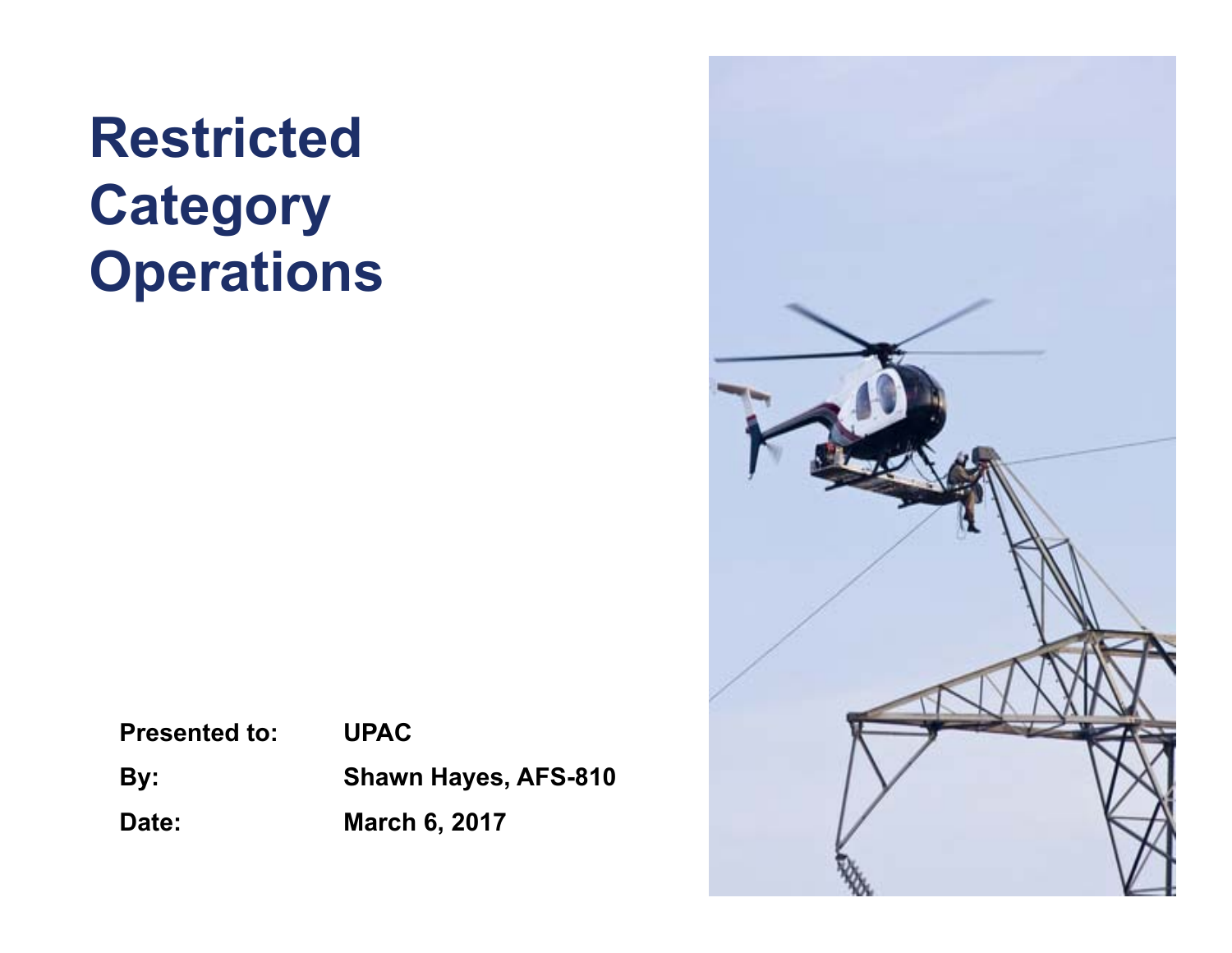#### **RESTRICTED CATEGORY AIRCRAFT**

- There are two related issues with the operation of a restricted category aircraft –
	- –How the aircraft is certificated (14 CFR § 21)
	- –How the aircraft is operated (14 CFR §§ 61 and 91)

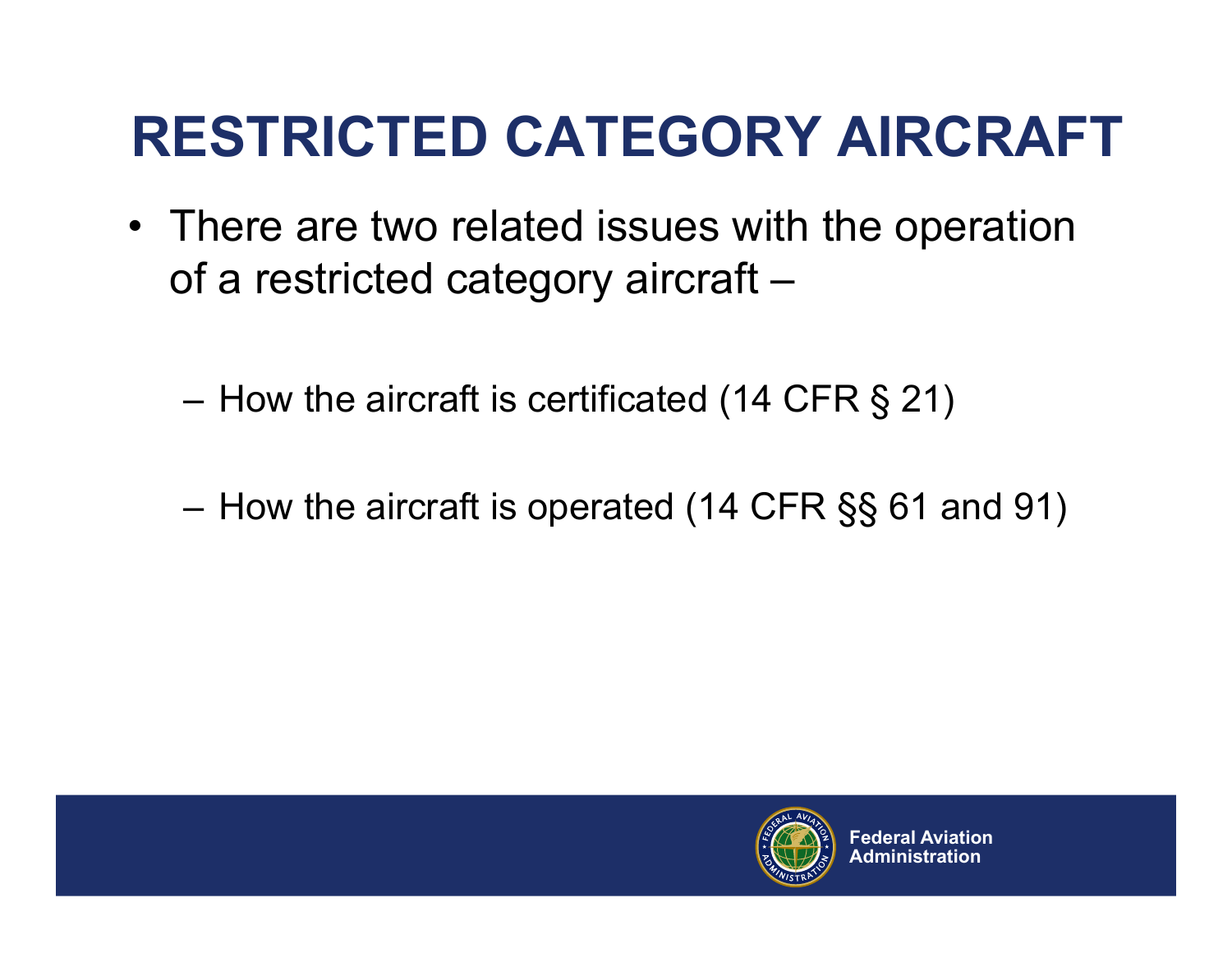### **RESTRICTED CATEGORY AIRCRAFT**

- Applicants can be issued a type certificate for a restricted category aircraft under 14 CFR § 21.25(a)
- These type certificates are only issued for the special purpose operations listed in § 21.25(b)(1-7)
- The applicable special purposes for which the restricted category aircraft was certificated for are listed in the Certification Basis section of the Type Certificate Data Sheet (TCDS)

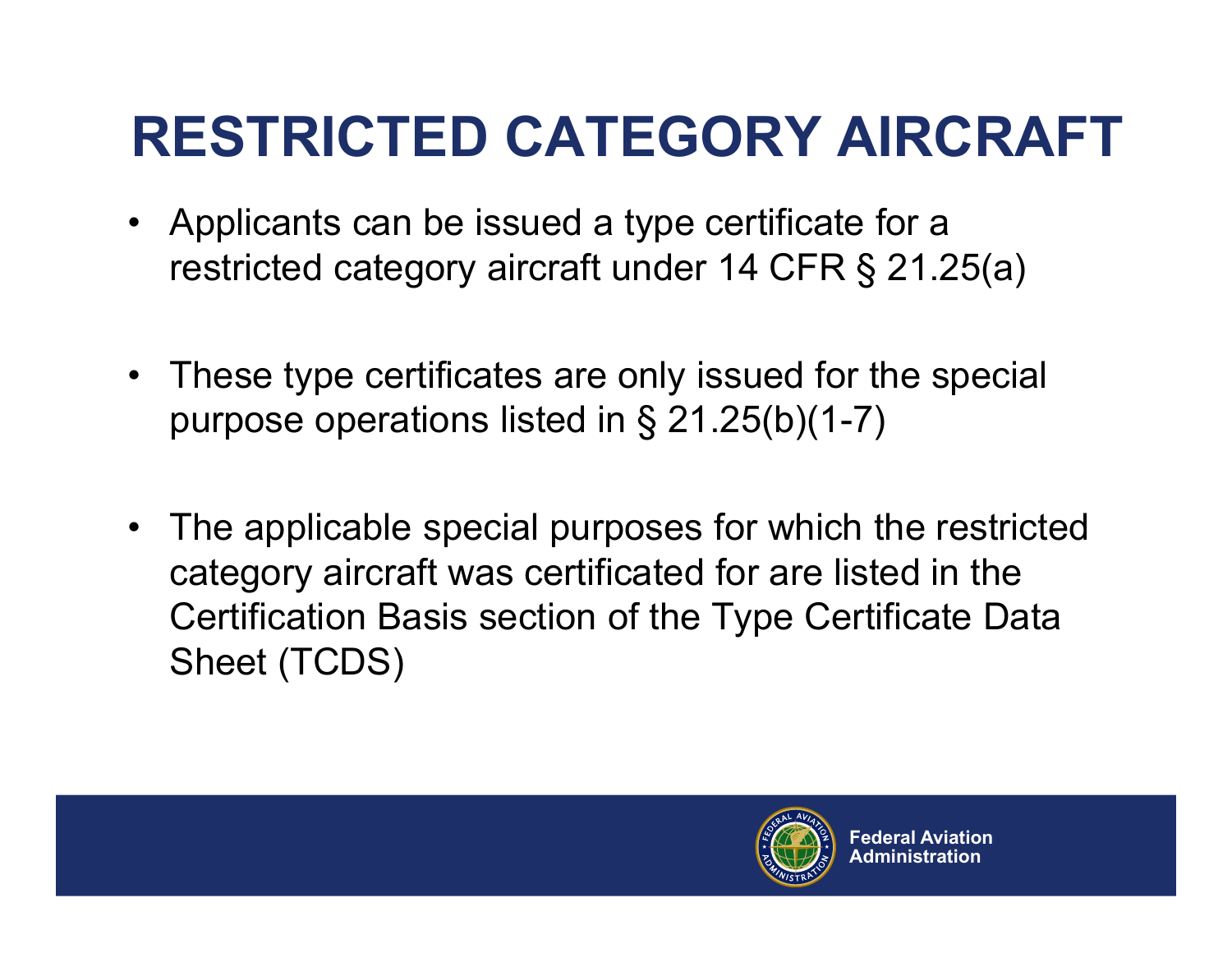# **14 CFR § 91 LIMITATIONS**

- 14 CFR § 91.313(a) states that "No person may operate a restricted category civil aircraft
	- (1) For other than the *special purpose for which it is certificated*; or
	- (2) In an operation other than one *necessary to accomplish the work activity directly associated with that special purpose*."
- Therefore no person may operate a restricted category aircraft outside of the certification basis listed on the TCDS.

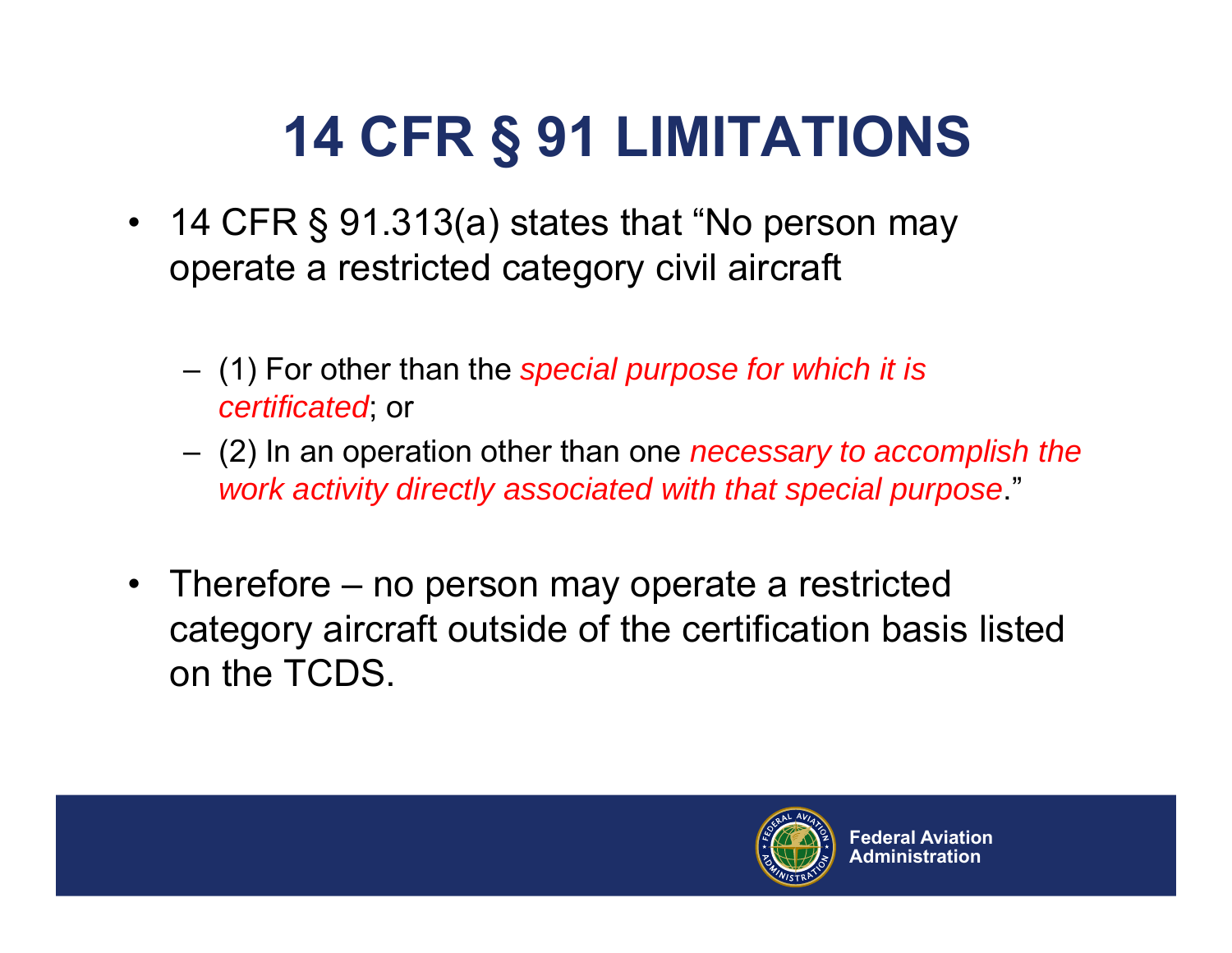### **TRAINING DIFFERENCES**

- Section 91.313(b) does provide an allowance for training. In pertinent part, it states that "operating a restricted category civil aircraft to provide flight crewmember training in a special purpose operation for which the aircraft is certificated is considered to be an operation for that special purpose."
- Note that this allowance to conduct training is limited to training related to the special purpose (listed in § 21.25(b)(1-7)) for which the aircraft is certificated under part 21.

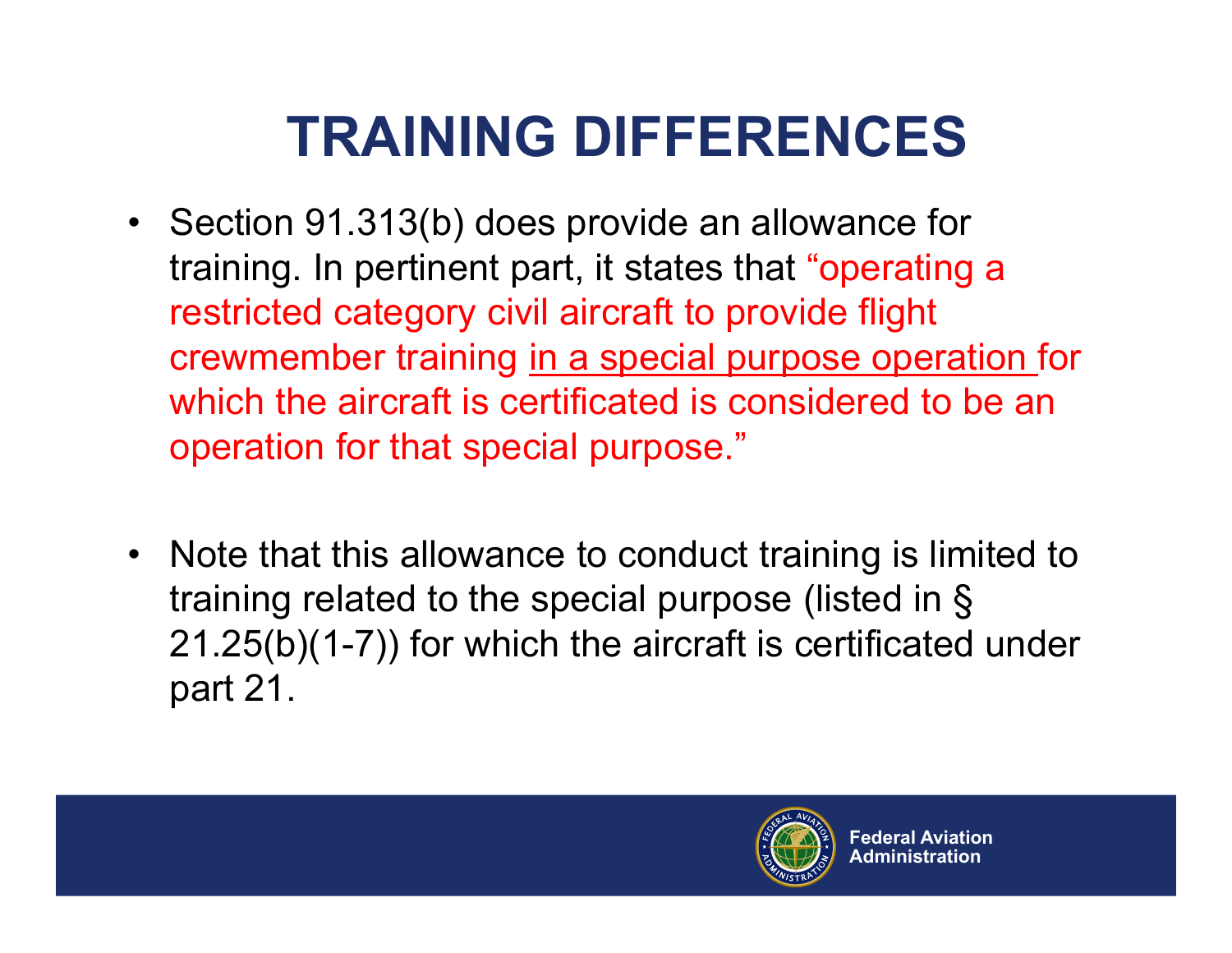# **ISSUES TO OVERCOME**

- Proficiency training and practical tests for certification are outside the scope of the restricted special purpose for which these aircraft were certificated
- Problems become evident when owner/operators only operate restricted category aircraft of a certain category, class, or type
- There are several instances of there being no comparable standard category aircraft
- How does an airman become qualified to fly the aircraft, especially a large aircraft requiring a type rating, if 14 CFR part 61 training and/or checking is not allowed?

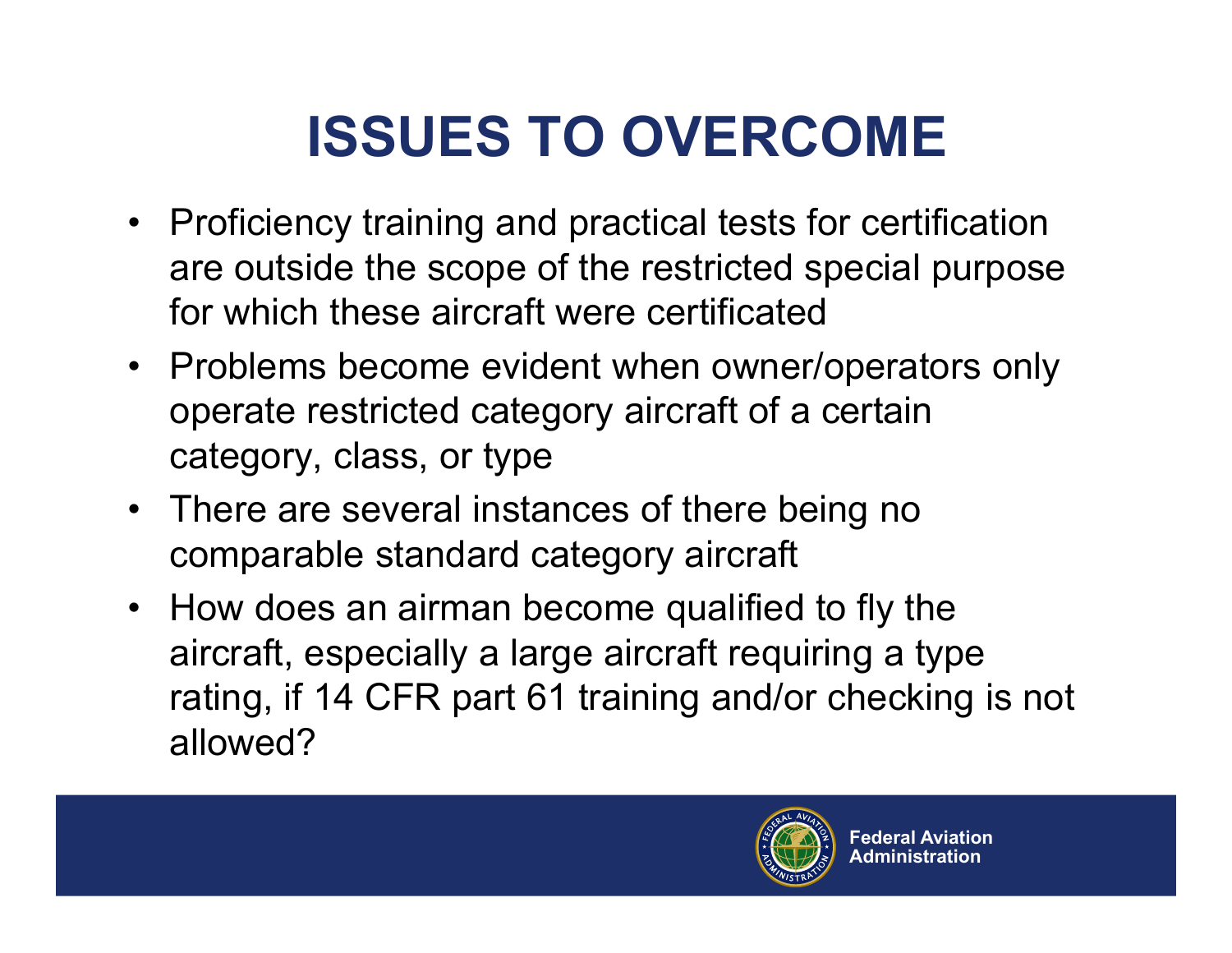# **EXCEPTIONS TO PRACTICAL TESTS**

- The FAA notes that this regulatory restriction applies only to those flights associated with pilot certification and/or type rating requirements of § 61.
- • This determination does not apply to proficiency flights conducted by those who already hold the requisite type rating and whose duties are to perform an operation described by § 91.313(a). These operations are governed by § 21.25 and the TCDS.
- These flights, such as flights needed to satisfy the PIC proficiency checks required by § 61.58 (and associated PPE observations), are considered necessary to accomplish the work activity directly associated with the aircraft's special purpose and would not require regulatory exemption.

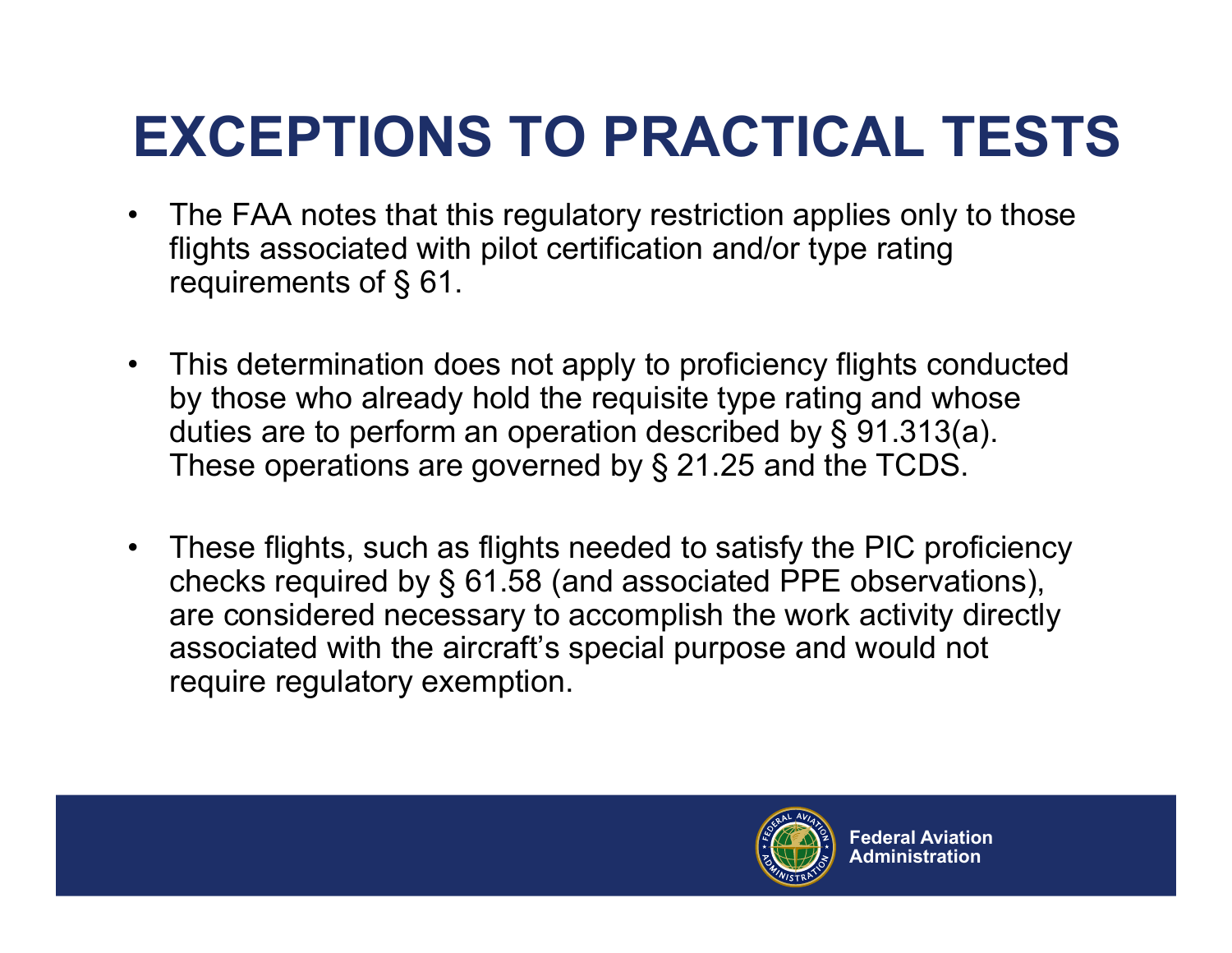# **THE WAY FORWARD**

- Receive training and/or required checking from another owner/operator in a standard category aircraft in the same category, class, and type (if applicable)
- • Have operators request an exemption from the applicable sections of 14 CFR § 91.313
	- An owner / operator may submit for a petition online using the procedures found on the FAA's Office of Rulemaking website: https://www.faa.gov/regulations\_policies/rulemaking/

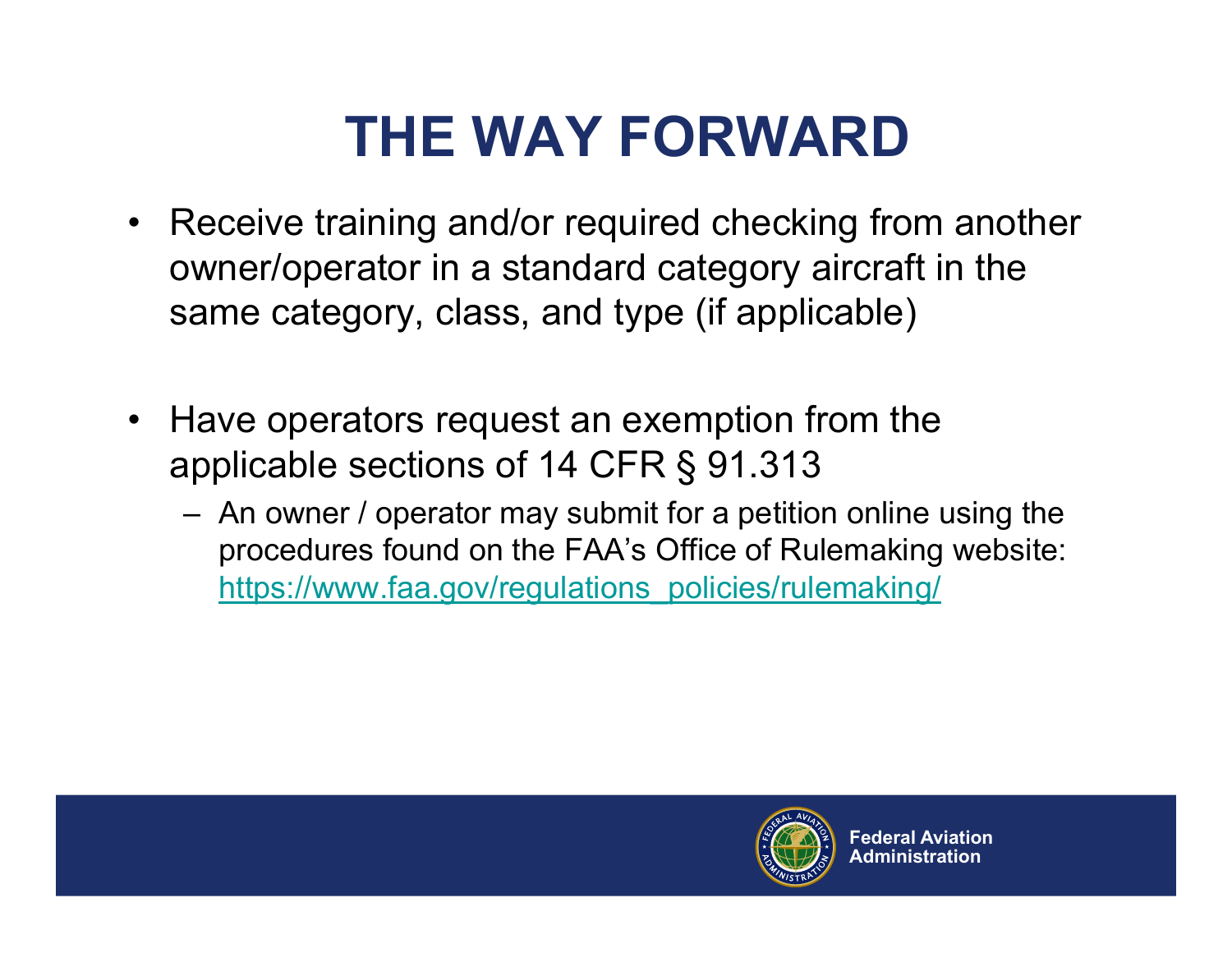# **THE WAY FORWARD**

- The FAA is pursuing amending § 91.313 in order to allow training and / or certification events to be allowed under certain circumstances.
	- NPRM published on May 12, 2016
	- Notice 8900.295 *Pilot Training and/or Certification Events Conducted in Restricted Category Aircraft*
- Until the time that this rulemaking process is finalized, owners / operators should expect the need to file a petition for exemption to remain in place.